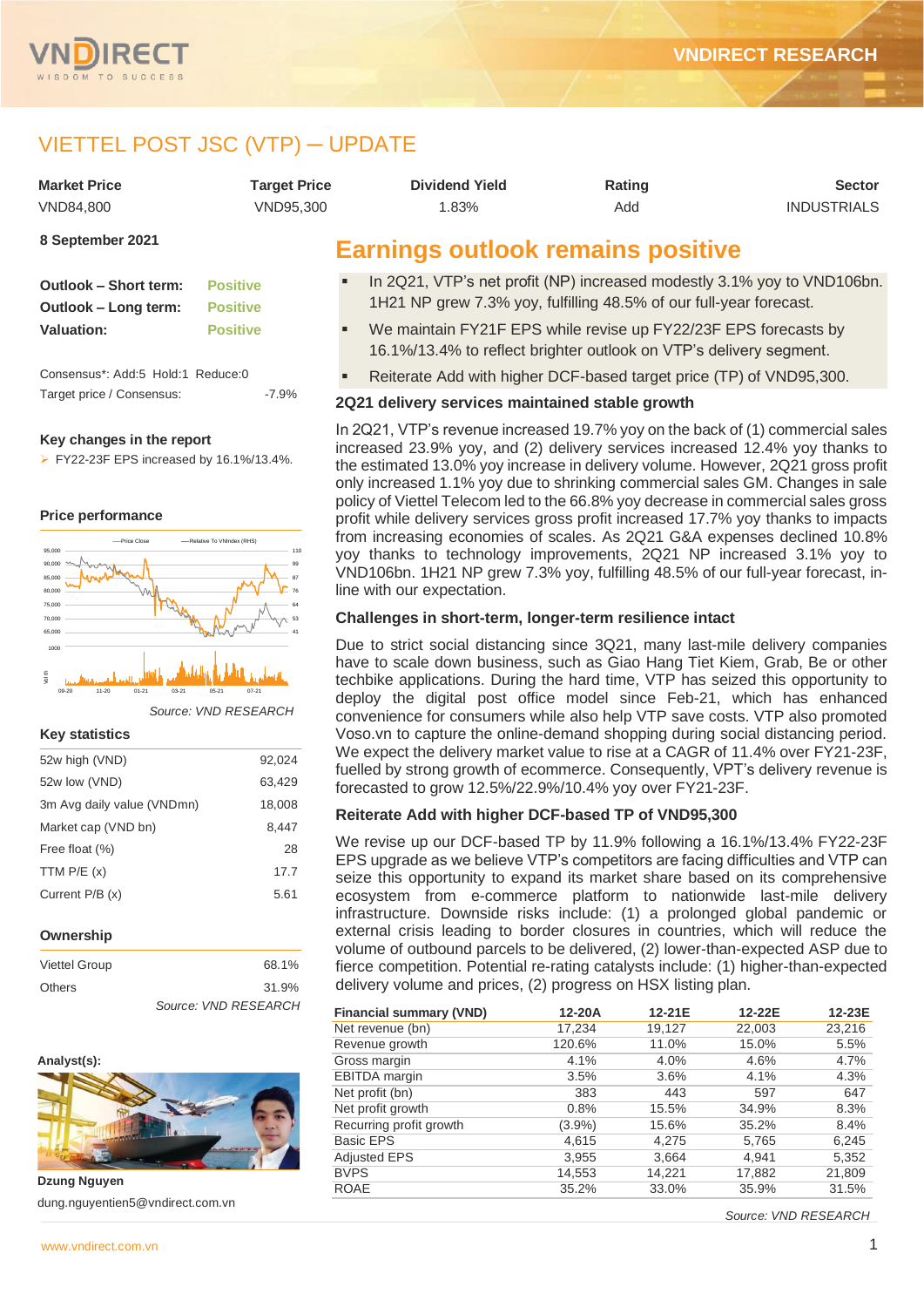## **EARNINGS OUTLOOK REMAINS POSITIVE**

## **Reiterate Add with higher TP of VND95,300**

We reiterate our Add rating on VTP with a higher DCF-based TP of VND95,300 (+11.9% vs our previous report) on the back of (1) almost maintaining FY21F EPS despite the difficulties that the current Covid-19 outbreak impacts on the economy, and (2) upward revision of FY22-23F EPS by 16.1%/13.4% as we believe VTP's competitors are facing difficulties and VTP can seize this opportunity to expand its market share based on its comprehensive ecosystem from e-commerce platform to nationwide last-mile delivery infrastructure. Besides, the HSX listing plan is also another VTP's near-term catalyst in 2021.

Downside risks include:

- A prolonged global pandemic or external crisis leading to border closures in countries, which will reduce the volume of outbound parcels to be delivered.
- Lower-than-expected ASP due to fierce competition.

Potential re-rating catalysts include:

- Higher-than-expected delivery volume and prices.
- Progress on HSX listing plan.

#### **Figure 1: Assumptions Figure 2: Equity value (Unit: VNDbn)**

| <b>Assumptions</b>  | Value                     | <b>DCF Method</b>               | Value                     |
|---------------------|---------------------------|---------------------------------|---------------------------|
| <b>Beta</b>         | 0.70                      | PV of FCFF                      | 4,856                     |
| Market risk premium | 11.0%                     | Present value of terminal value | 5,921                     |
| Risk free rate      | 3.0%                      | Enterprise value                | 10,778                    |
| Cost of equity      | 10.7%                     | Less: Total debt                | (1,228)                   |
| Cost of debt        | 6.9%                      | Less: Preferred securities      |                           |
| Corporate tax       | 20.0%                     | Less: Noncontrolling interest   | $\overline{\phantom{a}}$  |
| <b>WACC</b>         | 9.7%                      | Plus: Cash and Cash Equivalents | 324                       |
| Permanent growth    | 1.0%                      | Implied equity value            | 9,873                     |
|                     |                           | Outstanding shares              | 103,558,492               |
|                     |                           | Equity value per share (VND)    | 95,300                    |
|                     | Source: VNDIRECT RESEARCH |                                 | Source: VNDIRECT RESEARCH |

## **Figure 3: Discounted cash flow model (Unit: VNDbn)**

|                                       | <b>FY21F</b> | <b>FY22F</b> | FY23F  | <b>FY24F</b> | <b>FY25F</b> | <b>FY26F</b> | <b>FY27F</b> | <b>FY28F</b> | FY29F  | FY30F  |
|---------------------------------------|--------------|--------------|--------|--------------|--------------|--------------|--------------|--------------|--------|--------|
| <b>EBIT</b>                           | 634          | 833          | 914    | 961          | 999          | 1,030        | 1.125        | 1,223        | ,325   | 1,430  |
| less: Taxes                           | $-112$       | $-151$       | $-163$ | $-171$       | $-177$       | $-181$       | $-198$       | $-216$       | $-234$ | $-253$ |
| <b>EBIAT</b>                          | 522          | 683          | 750    | 790          | 823          | 850          | 927          | 1.007        | 1,091  | 1,177  |
| Plus: Depreciation and amortization   | 63           | 65           | 83     | 83           | 84           | 83           | 83           | 84           | 84     | 84     |
| Less: Capital expenditure             | $-74$        | $-152$       | $-85$  | $-85$        | $-82$        | $-84$        | $-85$        | $-85$        | $-84$  | $-82$  |
| Less: Increase in net working capital | 113          | $-193$       | $-118$ | $-110$       | $-117$       | $-114$       | $-111$       | $-104$       | $-115$ | $-106$ |
| <b>Present value of FCF</b>           | 624          | 366          | 524    | 514          | 489          | 463          | 468          | 473          | 467    | 468    |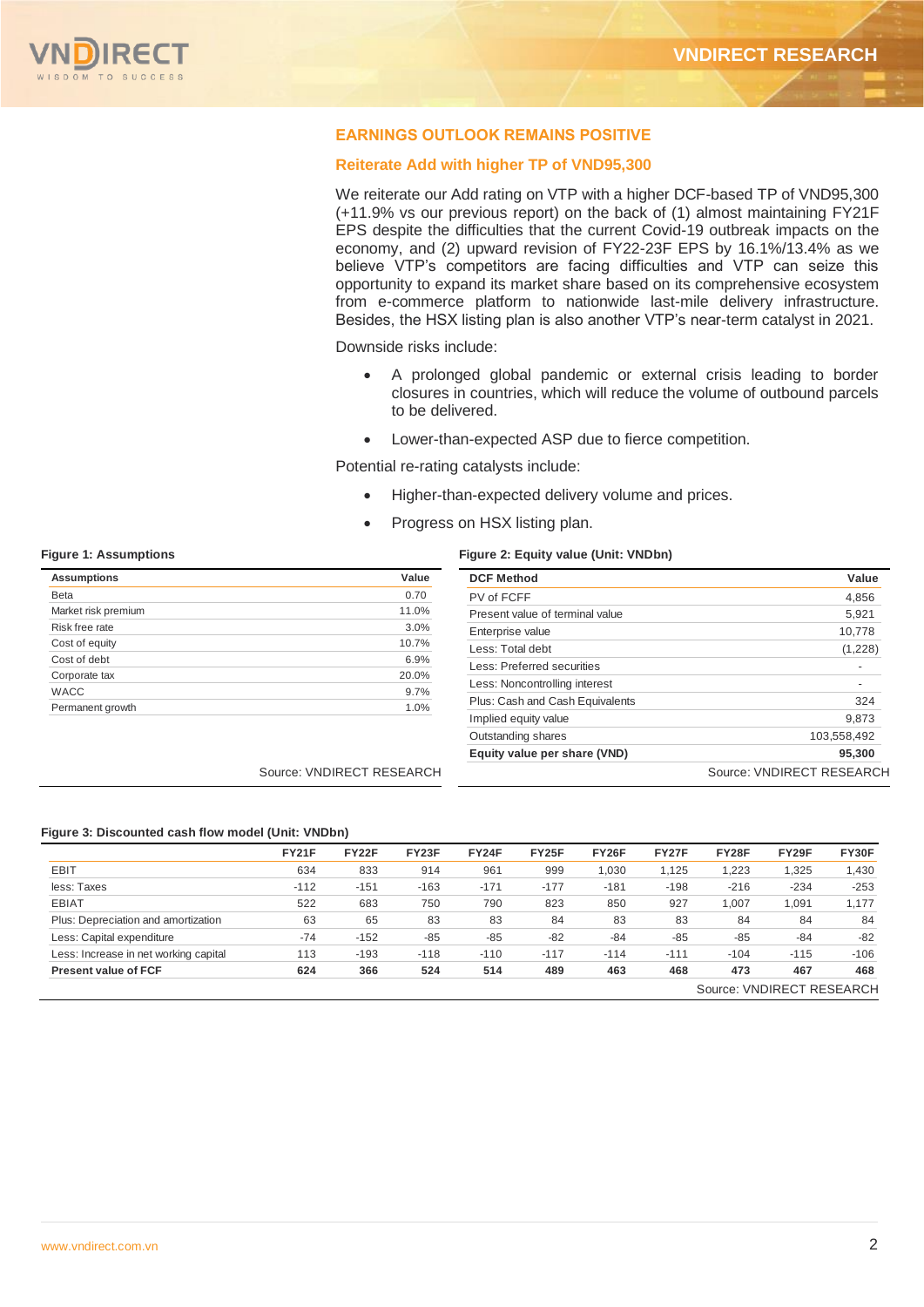

| Company name                     | Ticker          | <b>Market Cap</b> | 3-year EPS | P/E       |       | P/BV  |       | <b>ROE (%)</b> |       | Dividend yield<br>(%) |       | <b>EV/EBITDA</b> |           |
|----------------------------------|-----------------|-------------------|------------|-----------|-------|-------|-------|----------------|-------|-----------------------|-------|------------------|-----------|
|                                  |                 | (US\$ m)          | CAGR (%)   | 2021F     | 2022F | 2021F | 2022F | 2021F          | 2022F | 2021F                 | 2022F | 2021F            | 2022F     |
| <b>Express couriers and 3PLs</b> |                 |                   |            |           |       |       |       |                |       |                       |       |                  |           |
| Triple I Logisti                 | III TB          | 226               | 1.5        | 23.9      | 23.1  | 4.6   | 4.1   | 20.7           | 18.6  | 2.3                   | 2.3   | 27.9             | 24.0      |
| United Parcel-B                  | <b>UPS US</b>   | 197,693           | $-26.2$    | 17.6      | 16.9  | 14.6  | 9.9   | 136.4          | 79.8  | 2.1                   | 2.5   | 12.5             | 12.0      |
| Cj Logistics                     | 000120 KS       | 3,419             | 108.9      | 43.9      | 19.9  | 1.0   | 1.0   | 2.8            | 5.3   | 0.0                   | 0.0   | 8.7              | 8.1       |
| <b>Kerry Logistics</b>           | 636 HK          | 6,079             | 14.1       | 12.9      | 13.5  | 1.6   | 1.4   | 10.0           | 9.5   | 2.5                   | 2.7   | <b>NA</b>        | <b>NA</b> |
| Yto Express Gr-A                 | 600233 CH       | 5,749             | 5.5        | 22.1      | 19.8  | 1.9   | 1.8   | 8.5            | 9.3   | 1.2                   | 1.2   | 10.5             | 8.6       |
| Sto Express Co-A                 | 002468 CH       | 2,034             | $-30.3$    | <b>NA</b> | 59.8  | 1.3   | 1.3   | $-0.7$         | 2.4   | 1.2                   | 1.3   | 18.4             | 9.7       |
| Average                          |                 |                   |            | 24.6      | 18.3  | 5.5   | 4.1   | 42.5           | 28.3  | 1.7                   | 1.9   | 16.4             | 14.7      |
| <b>Postal companies</b>          |                 |                   |            |           |       |       |       |                |       |                       |       |                  |           |
| Royal Mail                       | <b>RMG LN</b>   | 6,847             | 81.6       | 7.9       | 7.9   | 0.9   | 0.9   | 13.1           | 12.9  | 4.0                   | 4.7   | 3.9              | 3.8       |
| Deutsche Post-Rg                 | DPW GR          | 87,216            | 4.9        | 15.5      | 15.2  | 4.4   | 3.9   | 30.5           | 26.0  | 2.7                   | 2.9   | 7.7              | 7.6       |
| Bpost Sa                         | <b>BPOST BB</b> | 1,948             | <b>NA</b>  | 7.1       | 7.4   | 1.9   | 1.6   | 34.1           | 25.4  | 5.7                   | 5.6   | 3.5              | 3.6       |
| Singapore Post                   | SPOST SP        | 1,105             | 543.3      | 20.6      | 16.5  | 1.0   | 1.0   | 5.0            | 5.9   | 2.6                   | 3.5   | 11.3             | 10.0      |
| Average                          |                 |                   |            | 12.8      | 11.8  | 2.0   | 1.8   | 20.7           | 17.6  | 3.8                   | 4.1   | 6.6              | 6.3       |
| Overall average                  |                 |                   |            | 19.1      | 20.0  | 3.3   | 2.7   | 26.0           | 19.5  | 2.4                   | 2.7   | 11.6             | 9.7       |
| <b>Viettel Post Jsc</b>          | <b>VTP VN</b>   | 388               | 19.1       | 19.9      | 14.8  | 6.0   | 4.8   | 33.0           | 35.9  | 1.8                   | 1.8   | 11.6             | 9.0       |

## **2Q21 results: delivery services maintained stable growth**

#### **Figure 5: 2Q21 results overview (Unit: VNDbn)**

| 226<br>197,693<br>3,419<br>6,079<br>5,749<br>2,034<br>6,847<br>87,216<br>1,948<br>1,105<br>388<br>Figure 5: 2Q21 results overview (Unit: VNDbn)<br><b>2Q20</b><br>% yoy<br>19.7%<br>4,337<br>2,751<br>23.9%<br>1,586<br>12.4% | 1H <sub>21</sub><br>10,351<br>6,960<br>3,391                                                                                            | 1.5<br>$-26.2$<br>108.9<br>14.1<br>5.5<br>$-30.3$<br>81.6<br>4.9<br><b>NA</b><br>543.3<br>19.1<br>1H20<br>6,799<br>3,827<br>2,972 | 23.9<br>23.1<br>17.6<br>16.9<br>43.9<br>19.9<br>12.9<br>13.5<br>22.1<br>19.8<br><b>NA</b><br>59.8<br>24.6<br>18.3<br>7.9<br>7.9<br>15.5<br>15.2<br>7.1<br>7.4<br>20.6<br>16.5<br>12.8<br>11.8<br>19.1<br>20.0<br>19.9<br>14.8<br>2Q21 results: delivery services maintained stable growth<br>52.2%<br>81.9%<br>14.1% | 4.6<br>14.6<br>1.0<br>1.6<br>1.9<br>1.3<br>5.5<br>0.9<br>4.4<br>1.9<br>1.0<br>2.0<br>3.3<br>6.0<br>vs our<br>% yoy forecast Comments<br>54.2%<br>59.6% | 4.1<br>9.9<br>1.0<br>1.4<br>1.8<br>1.3<br>4.1<br>0.9<br>3.9<br>1.6<br>1.0<br>1.8<br>2.7<br>4.8 | 20.7<br>136.4<br>2.8<br>10.0<br>8.5<br>$-0.7$<br>42.5<br>13.1<br>30.5<br>34.1<br>5.0<br>20.7<br>26.0<br>33.0 | 18.6<br>79.8<br>5.3<br>9.5<br>9.3<br>2.4<br>28.3<br>12.9<br>26.0<br>25.4<br>5.9<br>17.6<br>19.5<br>35.9 | 2.3<br>2.1<br>0.0<br>2.5<br>1.2<br>1.2<br>1.7<br>4.0<br>2.7<br>5.7<br>2.6<br>3.8<br>2.4<br>1.8 | 2.3<br>2.5<br>0.0<br>2.7<br>1.2<br>1.3<br>1.9<br>4.7<br>2.9<br>5.6<br>3.5<br>4.1<br>2.7<br>1.8<br>Source: VNDIRECT RESEARCH, BLOOMBERG DATA AT Sep 08, 2021                                  | 27.9<br>12.5<br>8.7<br><b>NA</b><br>10.5<br>18.4<br>16.4<br>3.9<br>7.7<br>3.5<br>11.3<br>6.6<br>11.6<br>11.6 | 24.0<br>12.0<br>8.1<br><b>NA</b><br>8.6<br>9.7<br>14.7<br>3.8<br>7.6<br>3.6<br>10.0<br>6.3<br>9.7<br>9.0                                                                                                                                                                                                                                                                                                                                                                                                                                                                                                                                                                                                 |
|-------------------------------------------------------------------------------------------------------------------------------------------------------------------------------------------------------------------------------|-----------------------------------------------------------------------------------------------------------------------------------------|-----------------------------------------------------------------------------------------------------------------------------------|----------------------------------------------------------------------------------------------------------------------------------------------------------------------------------------------------------------------------------------------------------------------------------------------------------------------|--------------------------------------------------------------------------------------------------------------------------------------------------------|------------------------------------------------------------------------------------------------|--------------------------------------------------------------------------------------------------------------|---------------------------------------------------------------------------------------------------------|------------------------------------------------------------------------------------------------|----------------------------------------------------------------------------------------------------------------------------------------------------------------------------------------------|--------------------------------------------------------------------------------------------------------------|----------------------------------------------------------------------------------------------------------------------------------------------------------------------------------------------------------------------------------------------------------------------------------------------------------------------------------------------------------------------------------------------------------------------------------------------------------------------------------------------------------------------------------------------------------------------------------------------------------------------------------------------------------------------------------------------------------|
|                                                                                                                                                                                                                               |                                                                                                                                         |                                                                                                                                   |                                                                                                                                                                                                                                                                                                                      |                                                                                                                                                        |                                                                                                |                                                                                                              |                                                                                                         |                                                                                                |                                                                                                                                                                                              |                                                                                                              |                                                                                                                                                                                                                                                                                                                                                                                                                                                                                                                                                                                                                                                                                                          |
|                                                                                                                                                                                                                               |                                                                                                                                         |                                                                                                                                   |                                                                                                                                                                                                                                                                                                                      |                                                                                                                                                        |                                                                                                |                                                                                                              |                                                                                                         |                                                                                                |                                                                                                                                                                                              |                                                                                                              |                                                                                                                                                                                                                                                                                                                                                                                                                                                                                                                                                                                                                                                                                                          |
|                                                                                                                                                                                                                               |                                                                                                                                         |                                                                                                                                   |                                                                                                                                                                                                                                                                                                                      |                                                                                                                                                        |                                                                                                |                                                                                                              |                                                                                                         |                                                                                                |                                                                                                                                                                                              |                                                                                                              |                                                                                                                                                                                                                                                                                                                                                                                                                                                                                                                                                                                                                                                                                                          |
|                                                                                                                                                                                                                               |                                                                                                                                         |                                                                                                                                   |                                                                                                                                                                                                                                                                                                                      |                                                                                                                                                        |                                                                                                |                                                                                                              |                                                                                                         |                                                                                                |                                                                                                                                                                                              |                                                                                                              |                                                                                                                                                                                                                                                                                                                                                                                                                                                                                                                                                                                                                                                                                                          |
|                                                                                                                                                                                                                               |                                                                                                                                         |                                                                                                                                   |                                                                                                                                                                                                                                                                                                                      |                                                                                                                                                        |                                                                                                |                                                                                                              |                                                                                                         |                                                                                                |                                                                                                                                                                                              |                                                                                                              |                                                                                                                                                                                                                                                                                                                                                                                                                                                                                                                                                                                                                                                                                                          |
|                                                                                                                                                                                                                               |                                                                                                                                         |                                                                                                                                   |                                                                                                                                                                                                                                                                                                                      |                                                                                                                                                        |                                                                                                |                                                                                                              |                                                                                                         |                                                                                                |                                                                                                                                                                                              |                                                                                                              |                                                                                                                                                                                                                                                                                                                                                                                                                                                                                                                                                                                                                                                                                                          |
|                                                                                                                                                                                                                               |                                                                                                                                         |                                                                                                                                   |                                                                                                                                                                                                                                                                                                                      |                                                                                                                                                        |                                                                                                |                                                                                                              |                                                                                                         |                                                                                                |                                                                                                                                                                                              |                                                                                                              |                                                                                                                                                                                                                                                                                                                                                                                                                                                                                                                                                                                                                                                                                                          |
|                                                                                                                                                                                                                               |                                                                                                                                         |                                                                                                                                   |                                                                                                                                                                                                                                                                                                                      |                                                                                                                                                        |                                                                                                |                                                                                                              |                                                                                                         |                                                                                                |                                                                                                                                                                                              |                                                                                                              |                                                                                                                                                                                                                                                                                                                                                                                                                                                                                                                                                                                                                                                                                                          |
|                                                                                                                                                                                                                               |                                                                                                                                         |                                                                                                                                   |                                                                                                                                                                                                                                                                                                                      |                                                                                                                                                        |                                                                                                |                                                                                                              |                                                                                                         |                                                                                                |                                                                                                                                                                                              |                                                                                                              |                                                                                                                                                                                                                                                                                                                                                                                                                                                                                                                                                                                                                                                                                                          |
|                                                                                                                                                                                                                               |                                                                                                                                         |                                                                                                                                   |                                                                                                                                                                                                                                                                                                                      |                                                                                                                                                        |                                                                                                |                                                                                                              |                                                                                                         |                                                                                                |                                                                                                                                                                                              |                                                                                                              |                                                                                                                                                                                                                                                                                                                                                                                                                                                                                                                                                                                                                                                                                                          |
|                                                                                                                                                                                                                               |                                                                                                                                         |                                                                                                                                   |                                                                                                                                                                                                                                                                                                                      |                                                                                                                                                        |                                                                                                |                                                                                                              |                                                                                                         |                                                                                                |                                                                                                                                                                                              |                                                                                                              |                                                                                                                                                                                                                                                                                                                                                                                                                                                                                                                                                                                                                                                                                                          |
|                                                                                                                                                                                                                               |                                                                                                                                         |                                                                                                                                   |                                                                                                                                                                                                                                                                                                                      |                                                                                                                                                        |                                                                                                |                                                                                                              |                                                                                                         |                                                                                                |                                                                                                                                                                                              |                                                                                                              |                                                                                                                                                                                                                                                                                                                                                                                                                                                                                                                                                                                                                                                                                                          |
|                                                                                                                                                                                                                               |                                                                                                                                         |                                                                                                                                   |                                                                                                                                                                                                                                                                                                                      |                                                                                                                                                        |                                                                                                |                                                                                                              |                                                                                                         |                                                                                                |                                                                                                                                                                                              |                                                                                                              |                                                                                                                                                                                                                                                                                                                                                                                                                                                                                                                                                                                                                                                                                                          |
|                                                                                                                                                                                                                               |                                                                                                                                         |                                                                                                                                   |                                                                                                                                                                                                                                                                                                                      |                                                                                                                                                        |                                                                                                |                                                                                                              |                                                                                                         |                                                                                                |                                                                                                                                                                                              |                                                                                                              |                                                                                                                                                                                                                                                                                                                                                                                                                                                                                                                                                                                                                                                                                                          |
|                                                                                                                                                                                                                               |                                                                                                                                         |                                                                                                                                   |                                                                                                                                                                                                                                                                                                                      |                                                                                                                                                        |                                                                                                |                                                                                                              |                                                                                                         |                                                                                                |                                                                                                                                                                                              |                                                                                                              |                                                                                                                                                                                                                                                                                                                                                                                                                                                                                                                                                                                                                                                                                                          |
|                                                                                                                                                                                                                               |                                                                                                                                         |                                                                                                                                   |                                                                                                                                                                                                                                                                                                                      |                                                                                                                                                        |                                                                                                |                                                                                                              |                                                                                                         |                                                                                                |                                                                                                                                                                                              |                                                                                                              |                                                                                                                                                                                                                                                                                                                                                                                                                                                                                                                                                                                                                                                                                                          |
|                                                                                                                                                                                                                               |                                                                                                                                         |                                                                                                                                   |                                                                                                                                                                                                                                                                                                                      |                                                                                                                                                        |                                                                                                |                                                                                                              |                                                                                                         |                                                                                                |                                                                                                                                                                                              |                                                                                                              |                                                                                                                                                                                                                                                                                                                                                                                                                                                                                                                                                                                                                                                                                                          |
|                                                                                                                                                                                                                               |                                                                                                                                         |                                                                                                                                   |                                                                                                                                                                                                                                                                                                                      |                                                                                                                                                        |                                                                                                |                                                                                                              |                                                                                                         |                                                                                                |                                                                                                                                                                                              |                                                                                                              |                                                                                                                                                                                                                                                                                                                                                                                                                                                                                                                                                                                                                                                                                                          |
|                                                                                                                                                                                                                               |                                                                                                                                         |                                                                                                                                   |                                                                                                                                                                                                                                                                                                                      |                                                                                                                                                        |                                                                                                |                                                                                                              |                                                                                                         |                                                                                                |                                                                                                                                                                                              |                                                                                                              |                                                                                                                                                                                                                                                                                                                                                                                                                                                                                                                                                                                                                                                                                                          |
|                                                                                                                                                                                                                               |                                                                                                                                         |                                                                                                                                   |                                                                                                                                                                                                                                                                                                                      |                                                                                                                                                        | 45.8% while 2Q21 ASP inched down 0.5% yoy.                                                     |                                                                                                              |                                                                                                         |                                                                                                | VTP's 2Q21 delivery volume was estimated to rise 13% yoy                                                                                                                                     |                                                                                                              |                                                                                                                                                                                                                                                                                                                                                                                                                                                                                                                                                                                                                                                                                                          |
| 183<br>1.1%                                                                                                                                                                                                                   | 378                                                                                                                                     | 355                                                                                                                               | 6.5%                                                                                                                                                                                                                                                                                                                 |                                                                                                                                                        |                                                                                                |                                                                                                              |                                                                                                         |                                                                                                | 2Q21 gross profit only increased 1.1% yoy due to shrinking<br>commercial sales GM leading to the 66,8% yoy decrease in<br>commercial sales gross profit while delivery services gross profit |                                                                                                              |                                                                                                                                                                                                                                                                                                                                                                                                                                                                                                                                                                                                                                                                                                          |
|                                                                                                                                                                                                                               | 3.65%                                                                                                                                   |                                                                                                                                   |                                                                                                                                                                                                                                                                                                                      |                                                                                                                                                        |                                                                                                |                                                                                                              |                                                                                                         |                                                                                                |                                                                                                                                                                                              |                                                                                                              |                                                                                                                                                                                                                                                                                                                                                                                                                                                                                                                                                                                                                                                                                                          |
| $-0.97%$ pts                                                                                                                                                                                                                  | 0.34%                                                                                                                                   |                                                                                                                                   |                                                                                                                                                                                                                                                                                                                      |                                                                                                                                                        |                                                                                                |                                                                                                              |                                                                                                         |                                                                                                |                                                                                                                                                                                              |                                                                                                              |                                                                                                                                                                                                                                                                                                                                                                                                                                                                                                                                                                                                                                                                                                          |
|                                                                                                                                                                                                                               |                                                                                                                                         |                                                                                                                                   |                                                                                                                                                                                                                                                                                                                      |                                                                                                                                                        |                                                                                                |                                                                                                              |                                                                                                         |                                                                                                |                                                                                                                                                                                              |                                                                                                              |                                                                                                                                                                                                                                                                                                                                                                                                                                                                                                                                                                                                                                                                                                          |
|                                                                                                                                                                                                                               |                                                                                                                                         |                                                                                                                                   |                                                                                                                                                                                                                                                                                                                      |                                                                                                                                                        |                                                                                                |                                                                                                              |                                                                                                         |                                                                                                |                                                                                                                                                                                              |                                                                                                              |                                                                                                                                                                                                                                                                                                                                                                                                                                                                                                                                                                                                                                                                                                          |
|                                                                                                                                                                                                                               |                                                                                                                                         |                                                                                                                                   |                                                                                                                                                                                                                                                                                                                      |                                                                                                                                                        |                                                                                                |                                                                                                              |                                                                                                         |                                                                                                |                                                                                                                                                                                              |                                                                                                              |                                                                                                                                                                                                                                                                                                                                                                                                                                                                                                                                                                                                                                                                                                          |
|                                                                                                                                                                                                                               |                                                                                                                                         |                                                                                                                                   |                                                                                                                                                                                                                                                                                                                      |                                                                                                                                                        |                                                                                                |                                                                                                              |                                                                                                         |                                                                                                |                                                                                                                                                                                              |                                                                                                              |                                                                                                                                                                                                                                                                                                                                                                                                                                                                                                                                                                                                                                                                                                          |
|                                                                                                                                                                                                                               |                                                                                                                                         |                                                                                                                                   |                                                                                                                                                                                                                                                                                                                      |                                                                                                                                                        |                                                                                                |                                                                                                              |                                                                                                         |                                                                                                |                                                                                                                                                                                              |                                                                                                              |                                                                                                                                                                                                                                                                                                                                                                                                                                                                                                                                                                                                                                                                                                          |
| $-10.8%$                                                                                                                                                                                                                      | 114                                                                                                                                     | 120                                                                                                                               | $-4.7%$                                                                                                                                                                                                                                                                                                              |                                                                                                                                                        |                                                                                                |                                                                                                              |                                                                                                         |                                                                                                |                                                                                                                                                                                              |                                                                                                              |                                                                                                                                                                                                                                                                                                                                                                                                                                                                                                                                                                                                                                                                                                          |
|                                                                                                                                                                                                                               |                                                                                                                                         |                                                                                                                                   |                                                                                                                                                                                                                                                                                                                      |                                                                                                                                                        |                                                                                                |                                                                                                              |                                                                                                         |                                                                                                |                                                                                                                                                                                              |                                                                                                              |                                                                                                                                                                                                                                                                                                                                                                                                                                                                                                                                                                                                                                                                                                          |
|                                                                                                                                                                                                                               |                                                                                                                                         |                                                                                                                                   |                                                                                                                                                                                                                                                                                                                      |                                                                                                                                                        |                                                                                                |                                                                                                              |                                                                                                         |                                                                                                |                                                                                                                                                                                              |                                                                                                              |                                                                                                                                                                                                                                                                                                                                                                                                                                                                                                                                                                                                                                                                                                          |
|                                                                                                                                                                                                                               | 4.23% -0.66% pts<br>1.32%<br>9.28%<br>$0.44\%$ pts<br>25<br>$-7.5%$<br>14<br>$-15.1%$<br>(1)<br>N/A<br>67<br>129<br>3.1%<br>103<br>3.1% | 10.44%<br>46<br>24<br>19<br>268<br>214                                                                                            | 50<br>30<br>6<br>250<br>200                                                                                                                                                                                                                                                                                          | 5.22% -1.57% pts<br>1.14% -0.80% pts<br>10.47%<br>$-0.03\%$ pts<br>$-8.1%$<br>$-19.2%$<br>240.5%<br>7.2%<br>7.3%                                       | serving online shopping                                                                        | 36.9%<br>30.2%<br>79.9%<br>48.5%                                                                             | 41.2% improvements.                                                                                     | 47.1% increased 17.7% yoy.<br>48.5% In-line with our expectation.                              |                                                                                                                                                                                              | changes in sale policy of Viettel Telecom.<br>from increasing economies of scales.                           | 2Q21 commercial sales GM narrowed 0.97% pts yoy due to<br>Delivery services GM increased 0.44% pts yoy due to impacts<br>2Q21 G&A expenses declined 10.8% yoy thanks to technology<br>Source: VNDIRECT RESEARCH, COMPANY REPORTS<br>FY21-23F Outlook: Challenges in short-term, longer-term resilience intact<br>The pandemic creates great opportunities for the delivery industry in<br>Although Covid-19 caused many difficulties for the economy, Vietnam e-<br>commerce still achieved a high growth of 18% yoy to US\$11.8bn in terms of<br>Gross Merchandise Volume (GMV) in 2020. The number of online shoppers also<br>increased by 10.0% yoy to 49.3m in 2020. The reasons for the growth come |

## **FY21-23F Outlook: Challenges in short-term, longer-term resilience intact**

## **The pandemic creates great opportunities for the delivery industry in serving online shopping**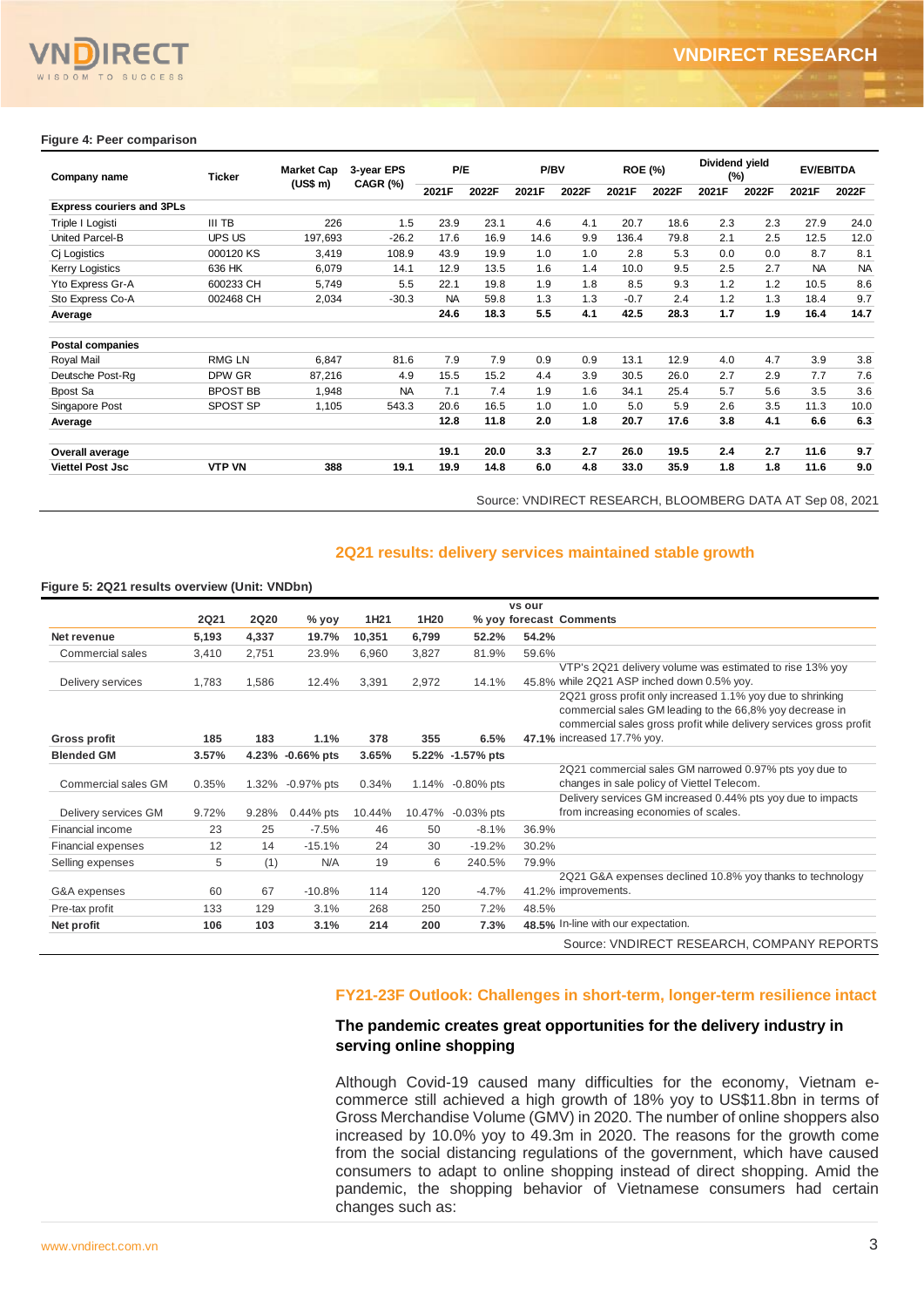$\frac{1}{2}$  39.9  $\frac{44.8}{2}$  report report in  $\frac{600}{2}$ 

10%

 $0%$ 2% 4% 6% 8% 10% 12% 14% 16% 18% 20%

12%

39.9 44.8 49.3



- In the pre-pandemic period, consumers spent 3.7 hours/day for online shopping but during the pandemic this number increased to 4.7 hours/day. The number is expected to slightly reduced to 4.2 hours/day in the post-pandemic period, according to Vietnam E-commerce White Book 2021.
- The percentage of internet user participating in shopping online increased from 77% in 2019 to 88% in 2020.



#### **Figure 6: Vietnam's e-commerce GMV 2016-20 (Unit: US\$bn) Figure 7: Vietnam's online shoppers (Unit: m)**



3%

2016 2017 2018 2019 2020 Number of online shoppers Growth Source: VNDIRECT RESEARCH, VN E-commerce White Book 2021

32.7 33.6

 - 10.0 20.0 30.0

Delivery service is the last leg to fulfill the online shopping process. According to Euromonitor's forecast and the high correlation between delivery services growth and non-store retailing growth, we expect the delivery services market value to rise at a CAGR of 11.4% over FY21-23F, fuelled by the strong growth of online shopping.



**Figure 8: Vietnam's delivery services market value is forecast to post FY21-23F CAGR of 11.4% (Unit: VNDbn)**

#### **However, only a few businesses including VTP can seize the opportunity**

Due to strict social distancing since 3Q21, many last-mile delivery businesses had to reduce operations or halt, such as:

- Giao Hang Tiet Kiem (GHTK), one of the main competitors of VTP, has stopped accepting orders in Hanoi, Ho Chi Minh city and other southern provinces since Aug-21 due to system problem.
- Grab, Be or other techbike applications also had to stop operations in Aug-21 due to government regulations. These business are allowed to re-operate since Sep-21 but shippers must ensure to have valid Covid-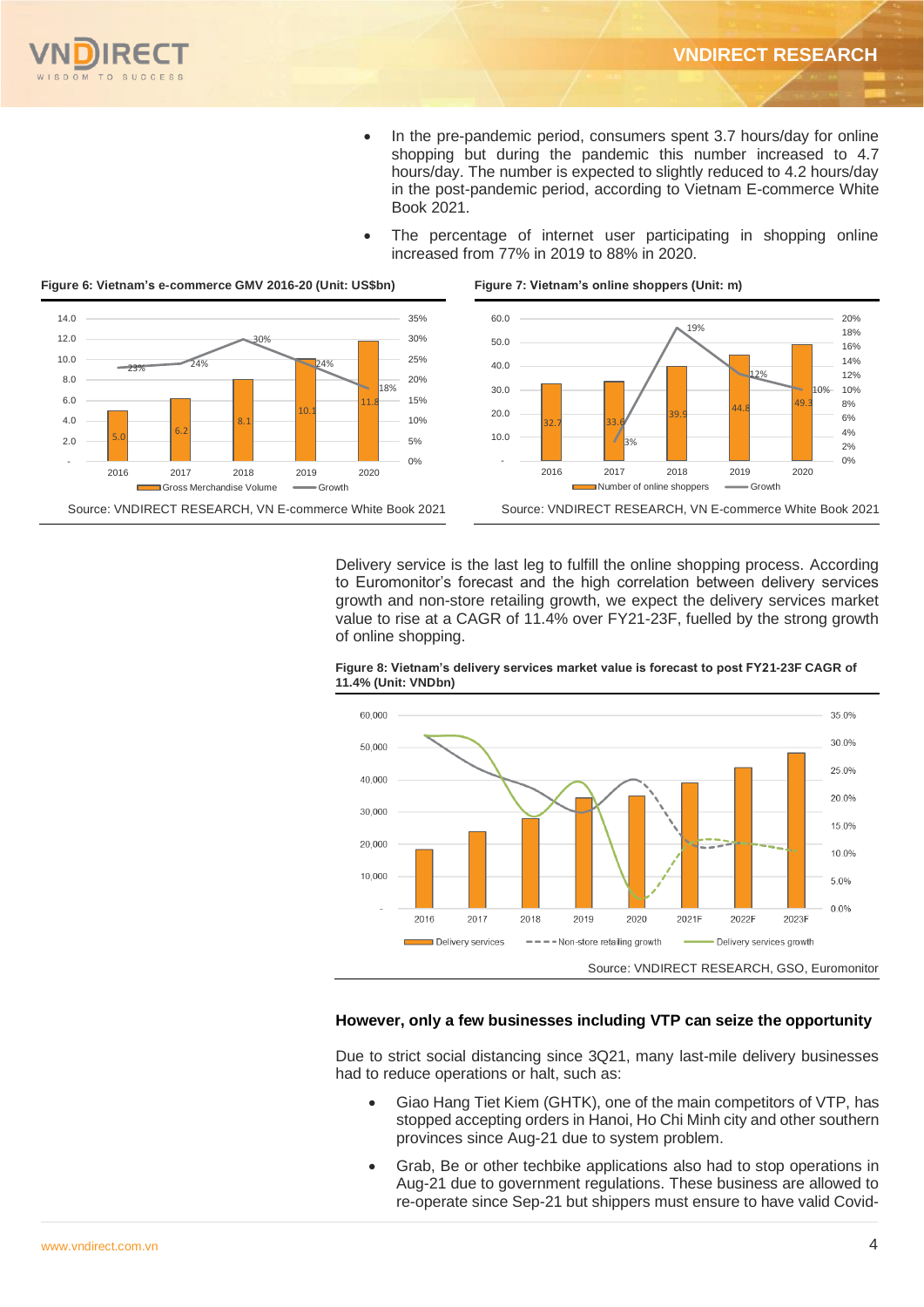

19 negative-testing certificates. This largely limits the operating capacity of these units as their shippers are business partners but not company's employees, therefore it is hard to manage shippers' certificates.

In this difficult situation, VTP has seized the opportunity, in which:

- VTP strictly abided by the regulations of the government, fully completed Covid-19 testing certificates for employees. Therefore, VTP has exceeded its capacity since Jul-21 when the consumer increased online shopping while VTP's competitors are restricted.
- VTP has deployed the digital post office model since Feb-21, in which each digital post office has only one postmaster fully equipped with digital technology to serve customers. This model helps customers not have to go the post offices to send goods, and also helps VTP save the cost of renting, utilities, labor, and optimize the process. Currently, VTP has 600 digital post offices nationwide.
- Voso.vn, VTP's e-commerce platform, has witnessed its ranking rise to 8<sup>th</sup> in Jul-21 from 14<sup>th</sup> in Jun-21, according to Reputa's e-commerce platform rankings. Recently, voso.vn has been one of the most active ecommerce platform in supporting groceries and necessities in Ho Chi Minh city and southern regions during social distancing period. In early Sep-21, voso.vn has launched the online-demand shopping nationwide with the ability to supply 500-600 tonne of goods per day.



#### **Figure 9: Vietnam's e-commerce platform rankings**

We believe the expansion strategy of VTP while the competitors are facing difficulties will help increase VTP's market share in the delivery market in the coming periods, which is a solid for basis for a strong growth in FY22-23F. We expect VPT's delivery services revenue to grow 12.5%/22.9%/10.4% yoy in FY21-23F.

## **Maintain FY21F EPS while increase FY22-23F EPS by 16.1%/13.4%**

We change our forecasts for VTP's business as follows:

We increase FY21-23F delivery services revenue by 0.6%/10.6%/10.6% as we believe VTP would sucsessfully expand its delivery market share thanks to its expansion strategy in FY21F.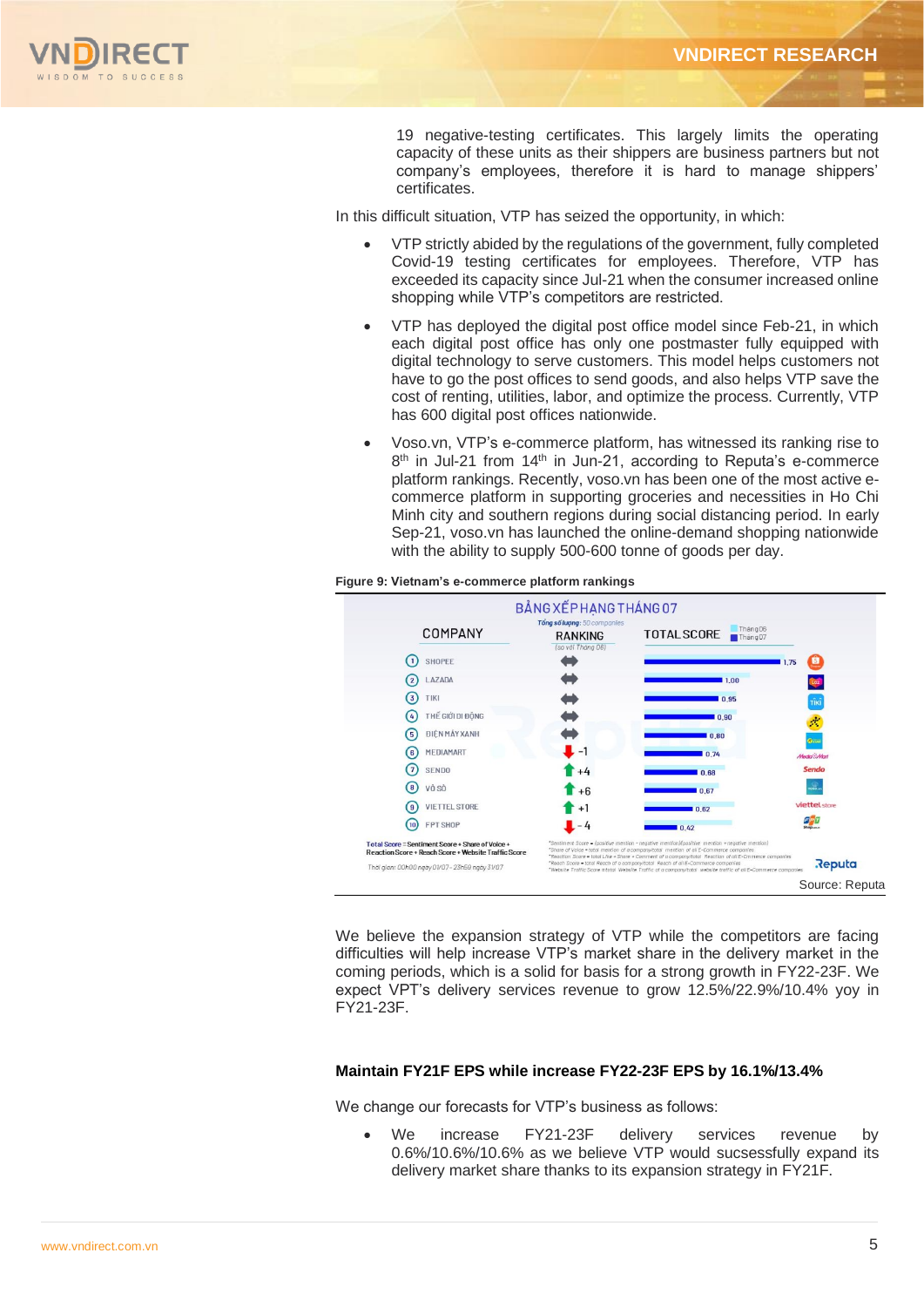

- We reduce FY21F delivery GM by 0.54% pts to 9.97% due to cost incurred from Covid-19 testing and increased transportation cost from social distancing.
- We reduce FY21-23F G&A expenses by 13.0%/4.5%/4.6% thanks to the deployment of technology improvements which helps reduce labor costs.

Based on the abode adjustments, we almost maintain FY21 EPS but increase FY22-23F EPS by 16.1%/13.4%.

|                          | <b>FY20</b> |              | FY21F                |          |              | <b>FY22F</b>         |         |              | FY23F                                      |         |
|--------------------------|-------------|--------------|----------------------|----------|--------------|----------------------|---------|--------------|--------------------------------------------|---------|
|                          |             | Old forecast | New forecast Changes |          | Old forecast | New forecast Changes |         | Old forecast | New forecast Changes                       |         |
| Net revenue              | 17,237      | 19,081       | 19,127               | 0.2%     | 21,129       | 22,003               | 4.1%    | 22,250       | 23,216                                     | 4.3%    |
| Comercial sales          | 10,618      | 11,680       | 11,680               | 0.0%     | 12,848       | 12,848               | $0.0\%$ | 13,105       | 13,105                                     | 0.0%    |
| Delivery services        | 6,619       | 7,401        | 7,447                | 0.6%     | 8,281        | 9,155                | 10.6%   | 9,145        | 10,111                                     | 10.6%   |
| Gross profit             | 701         | 803          | 768                  | $-4.4%$  | 904          | 1,002                | 10.9%   | 999          | 1,093                                      | 9.4%    |
| Comercial sales          | 23          | 25           | 25                   | $0.0\%$  | 28           | 28                   | $0.0\%$ | 28           | 28                                         | 0.0%    |
| Delivery services        | 678         | 778          | 743                  | $-4.5%$  | 876          | 974                  | 11.2%   | 971          | 1.065                                      | 9.7%    |
| Financial income         | 99          | 124          | 125                  | 0.2%     | 150          | 149                  | $-0.6%$ | 172          | 171                                        | $-0.5%$ |
| Financial expenses       | 54          | 79           | 80                   | 0.6%     | 81           | 86                   | 6.1%    | 94           | 104                                        | 10.8%   |
| Selling expenses         | 22          | 24           | 24                   | 0.6%     | 27           | 30                   | 10.6%   | 30           | 33                                         | 10.6%   |
| General & admin expenses | 248         | 277          | 241                  | $-13.0%$ | 310          | 296                  | $-4.5%$ | 342          | 326                                        | $-4.6%$ |
| Net profit               | 383         | 442          | 443                  | 0.1%     | 514          | 597                  | 16.1%   | 570          | 647                                        | 13.4%   |
| EPS (VND)                | 3,701       | 4,271        | 4,275                | 0.1%     | 4,964        | 5,765                | 16.1%   | 5,506        | 6,245                                      | 13.4%   |
|                          |             |              |                      |          |              |                      |         |              | Source: VNDIRECT RESEARCH, COMPANY REPORTS |         |

## **Figure 10: FY21-23F earnings revision**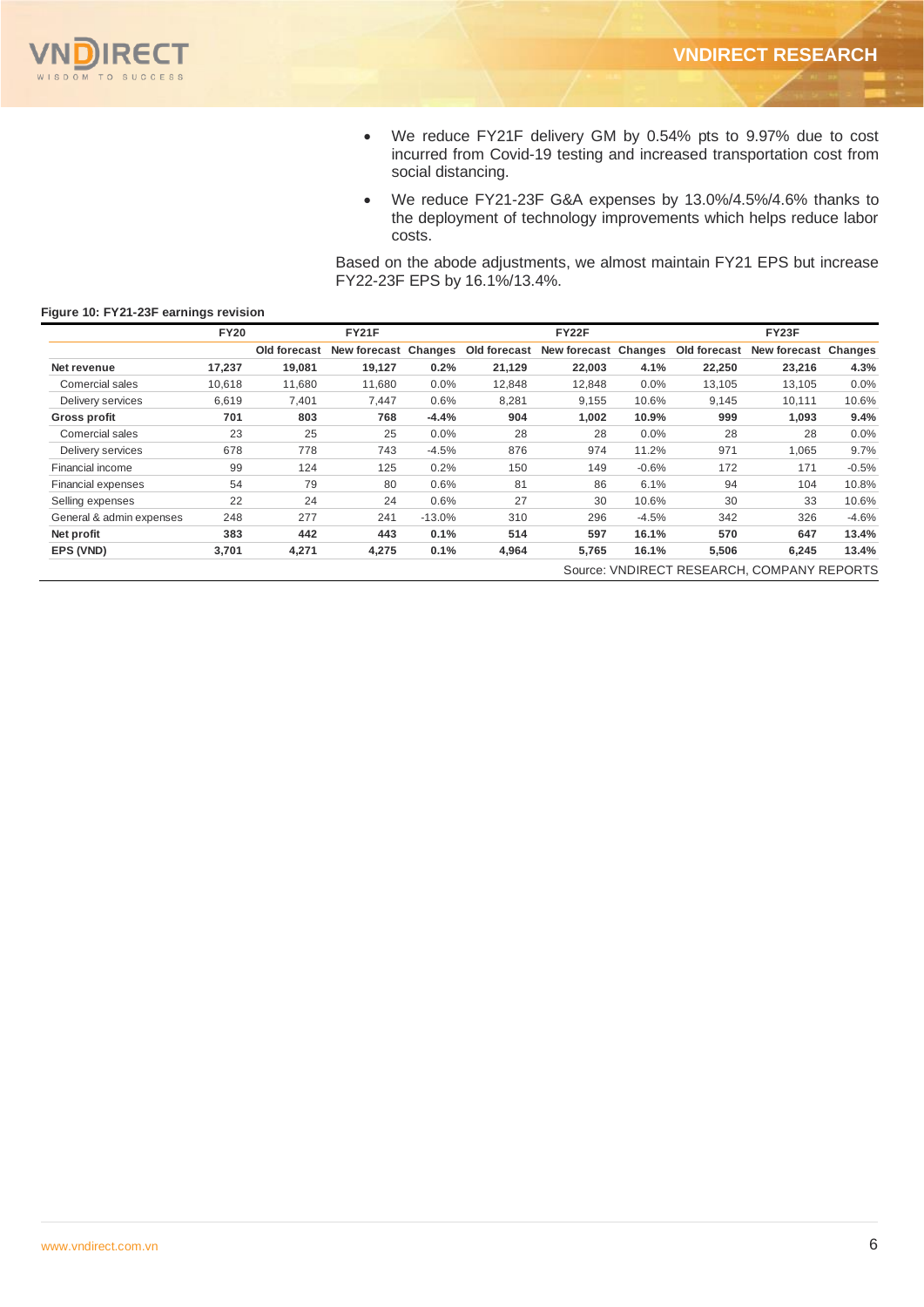#### $Q$  M TO **SUCCESS**  $S<sub>D</sub>$

## **VNDIRECT RESEARCH**

#### **Valuation**



#### **Income statement**

| (VNDbn)                       | 12-21E    | 12-22E   | 12-23E    |
|-------------------------------|-----------|----------|-----------|
| Net revenue                   | 19,127    | 22,003   | 23,216    |
| Cost of sales                 | (18, 359) | (21,001) | (22, 123) |
| Gen & admin expenses          | (241)     | (296)    | (326)     |
| Selling expenses              | (24)      | (30)     | (33)      |
| <b>Operating profit</b>       | 503       | 676      | 734       |
| <b>Operating EBITDA</b>       | 565       | 742      | 817       |
| Depreciation and amortisation | (63)      | (65)     | (83)      |
| <b>Operating EBIT</b>         | 503       | 676      | 734       |
| Interest income               | 125       | 149      | 171       |
| <b>Financial expense</b>      | (80)      | (86)     | (104)     |
| Net other income              | 7         | 8        | 9         |
| Income from associates & JVs  | $\Omega$  | $\Omega$ | $\Omega$  |
| Pre-tax profit                | 555       | 748      | 810       |
| Tax expense                   | (112)     | (151)    | (163)     |
| Minority interest             | $\Omega$  | $\Omega$ | 0         |
| Net profit                    | 443       | 597      | 647       |
| Adj. net profit to ordinary   | 443       | 597      | 647       |
| Ordinary dividends            | (155)     | (155)    | (155)     |
| <b>Retained earnings</b>      | 287       | 442      | 491       |

#### **Balance sheet**

| υαιαπιστοι στ                         |          |          |          |
|---------------------------------------|----------|----------|----------|
| (VNDbn)                               | 12-21E   | 12-22E   | 12-23E   |
| Cash and equivalents                  | 324      | 398      | 440      |
| Short term investments                | 2,018    | 2,277    | 2,661    |
| Accounts receivables                  | 1.256    | 1.543    | 1,704    |
| Inventories                           | 686      | 837      | 925      |
| Other current assets                  | 134      | 163      | 181      |
| <b>Total current assets</b>           | 4,417    | 5,219    | 5,911    |
| Fixed assets                          | 395      | 499      | 511      |
| <b>Total investments</b>              | $\Omega$ | $\Omega$ | $\Omega$ |
| Other long-term assets                | 83       | 102      | 113      |
| <b>Total assets</b>                   | 4,896    | 5,820    | 6,534    |
| Short-term debt                       | 1,228    | 1.499    | 1.657    |
| Accounts payable                      | 386      | 474      | 520      |
| Other current liabilities             | 1.808    | 1.995    | 2,099    |
| <b>Total current liabilities</b>      | 3,423    | 3,968    | 4,276    |
| Total long-term debt                  | $\Omega$ | $\Omega$ | $\Omega$ |
| Other liabilities                     | $\Omega$ | $\Omega$ | $\Omega$ |
| Share capital                         | 1,036    | 1.036    | 1,036    |
| Retained earnings reserve             | 409      | 788      | 1,194    |
| Shareholders' equity                  | 1,473    | 1,852    | 2,259    |
| Minority interest                     | $\Omega$ | $\Omega$ | $\Omega$ |
| <b>Total liabilities &amp; equity</b> | 4.896    | 5.820    | 6.534    |



#### **Cash flow statement**

| (VNDbn)                                     | 12-21E   | 12-22E   | 12-23E   |
|---------------------------------------------|----------|----------|----------|
| <b>Pretax profit</b>                        | 555      | 748      | 810      |
| Depreciation & amortisation                 | 63       | 65       | 83       |
| Tax paid                                    | (112)    | (151)    | (163)    |
| Other adjustments                           | (178)    | (211)    | (256)    |
| Change in working capital                   | 113      | (193)    | (118)    |
| Cash flow from operations                   | 440      | 257      | 356      |
| Capex                                       | (74)     | (152)    | (85)     |
| Proceeds from assets sales                  | $\Omega$ | O        | O        |
| <b>Others</b>                               | (321)    | (110)    | (212)    |
| Other non-current assets changes            | (17)     | (35)     | (20)     |
| Cash flow from investing activities         | (412)    | (298)    | (317)    |
| New share issuance                          | 0        | $\Omega$ | $\Omega$ |
| Shares buyback                              | $\Omega$ | O        | O        |
| Net borrowings                              | 133      | 270      | 158      |
| Other financing cash flow                   |          |          |          |
| Dividends paid                              | (125)    | (155)    | (155)    |
| Cash flow from financing activities         | 8        | 115      | 3        |
| Cash and equivalents at beginning of period | 288      | 324      | 398      |
| <b>Total cash generated</b>                 | 36       | 75       | 42       |
| Cash and equivalents at the end of period   | 324      | 399      | 440      |

#### **Key ratios**

|                         | 12-21E    | 12-22E | 12-23E |
|-------------------------|-----------|--------|--------|
| <b>Dupont</b>           |           |        |        |
| Net profit margin       | 2.3%      | 2.7%   | 2.8%   |
| Asset turnover          | 4.12      | 4.11   | 3.76   |
| <b>ROAA</b>             | 9.5%      | 11.1%  | 10.5%  |
| Avg assets/avg equity   | 3.46      | 3.22   | 3.01   |
| <b>ROAE</b>             | 33.0%     | 35.9%  | 31.5%  |
| <b>Efficiency</b>       |           |        |        |
| Days account receivable | 17.3      | 18.5   | 19.4   |
| Days inventory          | 13.6      | 14.5   | 15.3   |
| Days creditor           | 7.7       | 8.2    | 8.6    |
| Fixed asset turnover    | 49.55     | 49.20  | 45.99  |
| <b>ROIC</b>             | 16.4%     | 17.8%  | 16.5%  |
| Liquidity               |           |        |        |
| Current ratio           | 1.3       | 1.3    | 1.4    |
| Quick ratio             | 1.1       | 1.1    | 1.2    |
| Cash ratio              | 0.7       | 0.7    | 0.7    |
| Cash cycle              | 23.3      | 24.8   | 26.1   |
| Growth rate (yoy)       |           |        |        |
| Revenue growth          | 11.0%     | 15.0%  | 5.5%   |
| Operating profit growth | 17.1%     | 34.6%  | 8.5%   |
| Net profit growth       | 15.5%     | 34.9%  | 8.3%   |
| EPS growth              | $(7.4\%)$ | 34.9%  | 8.3%   |
|                         |           |        |        |

*Source: VND RESEARCH*